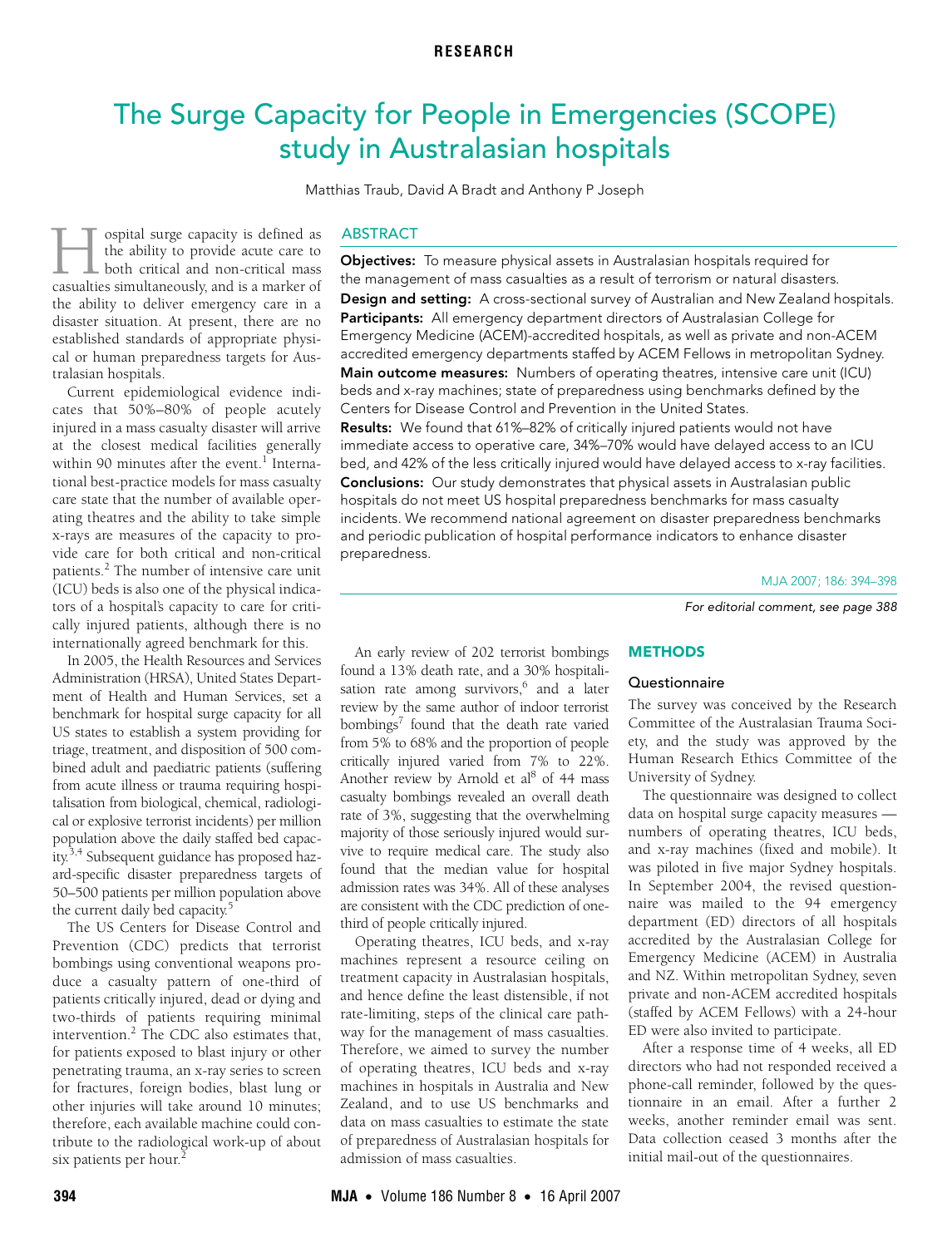# <span id="page-1-0"></span>1 Number of hospitals participating in the survey and response rates, by location

| Location                                               | Hospitals<br>responding | Response<br>rate |  |  |  |  |
|--------------------------------------------------------|-------------------------|------------------|--|--|--|--|
| ACEM-accredited hospitals                              |                         |                  |  |  |  |  |
| New South Wales                                        | 32/35                   | 91%              |  |  |  |  |
| Sydney                                                 | 19/22                   | 86%              |  |  |  |  |
| Victoria                                               | 16/17                   | 94%              |  |  |  |  |
| Queensland                                             | 13/13                   | 100%             |  |  |  |  |
| Western Australia                                      | 7/7                     | 100%             |  |  |  |  |
| South Australia                                        | 5/5                     | 100%             |  |  |  |  |
| Tasmania                                               | 3/3                     | 100%             |  |  |  |  |
| Australian Capital<br>Territory                        | 2/2                     | 100%             |  |  |  |  |
| Northern Territory                                     | 2/2                     | 100%             |  |  |  |  |
| Australia                                              | 80/84                   | 95%              |  |  |  |  |
| New Zealand                                            | 8/10                    | 80%              |  |  |  |  |
| Australasia                                            | 88/94                   | 94%              |  |  |  |  |
| Private and non-ACEM accredited hospitals              |                         |                  |  |  |  |  |
| Sydney                                                 | 7/7                     | 100%             |  |  |  |  |
| ACEM = Australasian College for Emergency<br>Medicine. |                         |                  |  |  |  |  |

## Analysis

Data from the returned questionnaires were collected in a database and all analyses were conducted using SPSS, version 12.0 (SPSS Inc, Chicago, Ill, USA).

We calculated the numbers of operating theatres, ICU beds and x-ray machines required according to the CDC predictor of numbers of mass casualties (one-third critical, two-thirds non-critical) and CDC benchmarks for hospital capacity, $1,2$  $1,2$  $1,2$  and compared the figures to actual availability in all jurisdictions surveyed. As the interquartile range of hospital admissions from the review of mass casualty bombings was 14%– 53%,<sup>[8](#page-4-7)</sup> we selected the lower interquartile figure, as well as the CDC predictions, to estimate the state of hospital preparedness for admission of seriously injured patients. Thus, the need for hospital admission of these patients was estimated in a sensitivity analysis, applying a lower limit of 15% and an upper limit of 33%.

Population estimates for Australia and NZ were obtained from the Australian Bureau of Statistics and Statistics New Zealand, respectively, both at 30 June 2004, to calculate ratios per 100 000 population of operating theatres, ICU beds, and x-ray machines, as well as surge populations (500 patients per million population). $3,4$  $3,4$  $3,4$ 

# RESULTS

Of the 101 hospitals invited to participate in the survey, 88 ACEM-accredited (94%) and all Sydney private and non-ACEM accredited hospitals completed the questionnaires [\(Box 1](#page-1-0)). The ACEM-accredited hospitals assessed a total of 3 282 835 patients in 2003. According to Australian government figures, 4.1 million Austral-ians were treated in EDs in 2003–2004.<sup>[9](#page-4-9)</sup> In this period, about 800 000 New Zealanders were treated in NZ EDs (Dr B Peddinti, Chair, NZ Faculty of ACEM, personal communication). Of the participating ACEMaccredited hospitals, 44% were classified as major referral hospitals, 30% as urban district hospitals, and 26% as regional or rural base hospitals.

The total numbers of operating theatres, ICU beds and x-ray machines by jurisdiction (Australian states and territories and NZ) are given in [Box 2,](#page-1-1) together with the calculated ratios per 100 000 population:

• The number of operating theatres per 100 000 population is lowest for NZ and Western Australia and highest for the Northern Territory and the Australian Capital Territory.

• The number of ICU beds per 100 000 population is also lowest in WA and NZ and highest in the NT and Sydney.

• The number of x-ray machines per 100 000 population is lowest for NZ and highest for the NT.

Calculated numbers of critical care casualties for the two thresholds chosen (15% and 33%) and the proportion at risk of not having access to operating theatres and ICU beds in Australian and NZ hospitals are shown in [Box 3.](#page-2-0) In a major disaster, the proportion of critically injured patients at risk of being denied immediate access to operating theatres ranged from 59% to 81% in Australia and from 70% to 87% in NZ. The proportion of critically injured patients estimated to be denied immediate access to ICU beds ranged from 31% to 69% in Australia and from 51% to 78% in NZ.

Mass casualty preparedness for non-critical care patients (66% threshold) indicated by access to x-ray machines differed substantially across jurisdictions ([Box 4](#page-2-1)). The number of x-ray machines available was greater than predicted needs in the NT and matched estimated needs in Sydney and Tasmania. However, overall, there was a shortfall of available x-ray machines of 38% for Australia and 60% for NZ.

# **DISCUSSION**

This is the first comprehensive Australasian study to accurately assess the physical facilities available in hospitals to receive and treat the victims of a mass casualty disaster according to established international benchmarks.

Based on the above modelling, our study suggests that resources for critically injured patients in an Australasian mass casualty

### <span id="page-1-1"></span>2 Numbers of operating theatres, intensive care unit (ICU) beds, and x-ray machines in Australasian hospitals and ratios per 100 000 population, by location

|                              |            | Operating<br>theatres |       |      | ICU<br>beds |     | X-ray<br>machines |  |
|------------------------------|------------|-----------------------|-------|------|-------------|-----|-------------------|--|
| Location                     | Population | No.                   | Ratio | No.  | Ratio       | No. | Ratio             |  |
| New South Wales              | 6731295    | 213                   | 3.16  | 422  | 6.27        | 249 | 3.70              |  |
| Sydney*                      | 3808139    | 184                   | 4.83  | 351  | 9.22        | 202 | 5.30              |  |
| Victoria                     | 4972779    | 122                   | 2.45  | 223  | 4.48        | 145 | 2.92              |  |
| Queensland                   | 3882037    | 145                   | 3.74  | 150  | 3.86        | 99  | 2.55              |  |
| Western Australia            | 1982204    | 46                    | 2.32  | 72   | 3.63        | 71  | 3.58              |  |
| South Australia              | 1534250    | 49                    | 3.19  | 104  | 6.78        | 68  | 4.43              |  |
| Tasmania                     | 482128     | 23                    | 4.77  | 32   | 6.64        | 25  | 5.19              |  |
| Australian Capital Territory | 324021     | 16                    | 4.94  | 15   | 4.63        | 9   | 2.78              |  |
| Northern Territory           | 199913     | 10                    | 5.00  | 26   | 13.01       | 19  | 9.50              |  |
| Australia                    | 20 108 627 | 624                   | 3.10  | 1044 | 5.19        | 685 | 3.41              |  |
| New Zealand                  | 4093383    | 91                    | 2.22  | 149  | 3.64        | 91  | 2.22              |  |
| Australasia                  | 24 202 010 | 715                   | 2.95  | 1193 | 4.93        | 776 | 3.21              |  |

\* Includes private hospitals and hospitals not accredited by the Australasian College for Emergency Medicine (ACEM) with emergency departments staffed by ACEM Fellows.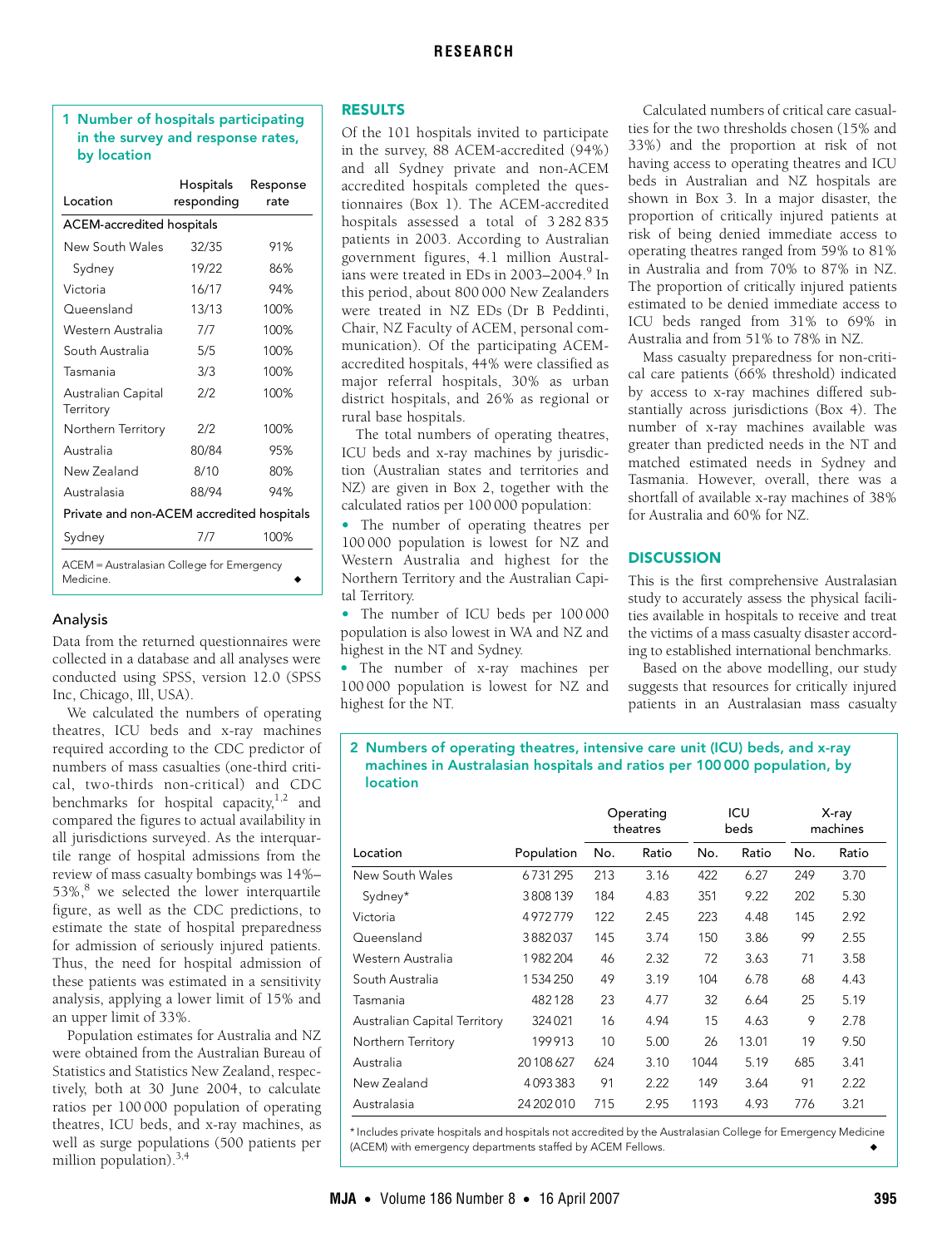|                                 |                      |                                       |                  | Percentage of critical care casualties at risk of: |                  |                                     |                  |
|---------------------------------|----------------------|---------------------------------------|------------------|----------------------------------------------------|------------------|-------------------------------------|------------------|
|                                 |                      | Critical care casualties <sup>†</sup> |                  | Operating theatre non-availability $‡$             |                  | ICU bed non-availability $\ddagger$ |                  |
| Location                        | Surge<br>population* | 15%<br>threshold                      | 33%<br>threshold | 15%<br>threshold                                   | 33%<br>threshold | 15%<br>threshold                    | 33%<br>threshold |
| New South Wales                 | 3366                 | 505                                   | 1111             | 58%                                                | 81%              | 16%                                 | 62%              |
| Sydney <sup>§</sup>             | 1904                 | 286                                   | 628              | 36%                                                | 71%              | $[19\%]$ <sup>1</sup>               | 44%              |
| Victoria                        | 2486                 | 373                                   | 820              | 67%                                                | 85%              | 40%                                 | 73%              |
| Queensland                      | 1941                 | 291                                   | 641              | 50%                                                | 77%              | 49%                                 | 77%              |
| Western Australia               | 991                  | 149                                   | 327              | 69%                                                | 86%              | 52%                                 | 78%              |
| South Australia                 | 767                  | 115                                   | 253              | 57%                                                | 81%              | 11%                                 | 59%              |
| Tasmania                        | 241                  | 36                                    | 80               | 36%                                                | 71%              | 12%                                 | 60%              |
| Australian Capital<br>Territory | 162                  | 24                                    | 54               | 33%                                                | 70%              | 37%                                 | 72%              |
| Northern Territory              | 100                  | 15                                    | 33               | 33%                                                | 70%              | $[42\%]$ <sup>1</sup>               | 21%              |
| Australia                       | 10054                | 1508                                  | 3318             | 59%                                                | 81%              | 31%                                 | 69%              |
| New Zealand                     | 2047                 | 307                                   | 676              | 70%                                                | 87%              | 51%                                 | 78%              |
| Australasia                     | 12101                | 1815                                  | 3993             | 61%                                                | 82%              | 34%                                 | 70%              |

# <span id="page-2-0"></span>3 Hospital indicators of mass casualty preparedness — critical care resource requirements

\*Surge population = catchment population (see [Box 2](#page-1-1)) × 500 patients per million population. †No. of critical care casualties = surge population × 15% or 33%. ‡ Percentage of critical care casualties at risk of operating theatre or ICU bed non-availability = [(no. of critical care casualties -no. of operating theatres/ICU beds [see [Box 2\]](#page-1-1))/no. of critical care casualties]× 100. §Includes private hospitals and hospitals not accredited by the Australasian College for Emergency Medicine (ACEM) with emergency departments staffed by ACEM Fellows. ¶No. of ICU beds exceeded no. of critical care casualties. Percentage of ICU beds available = [no. of ICU beds -no. of critical care casualties  $/$  no. of ICU beds $\times$  100.  $100.$   $\bullet$ 

situation do not meet US benchmarks. In the event of a major disaster, the model predicts that 61%–82% of critically injured patients may not have immediate access to operating theatres and 34%–70% may not have immediate access to ICU beds.

The best-case scenario for ICU bed availability would be in Sydney where critically injured patients would occupy all but 19% of the total ICU beds — in the unlikely event that they were not already occupied.

Applying the HRSA benchmark of 500 injured per million population $4$  specifically to the Sydney metropolitan area predicts a preparedness target of 1900 acutely ill or injured patients from a chemical, biological or radiological (CBR) incident or an explosive incident. This figure is equivalent to 2.3% of the 83500 seating capacity for a sporting venue such as the Telstra Stadium, Sydney.

Among the predicted 1900 acute victims in a Sydney terrorist attack, the  $CDC<sup>2</sup>$  estimate of critical disease burden suggests that about 630 patients (33%) will be dead, dying or critically injured, whereas using data from the review of mass casualty bombings,[8](#page-4-7) there would be a more modest 286 (15%) of the potential 1900 victims requiring urgent surgery or intensive care.

#### Study limitations

While our survey represents the majority of ACEM-accredited hospitals in Australasia, it

does not exhaustively identify all health care facilities, such as private hospitals and other health facilities, theoretically available to provide care for mass casualty patients.

However, we did include a number of non-ACEM accredited and private hospitals in Sydney, which showed levels of preparedness similar to those of the ACEM-accred-

#### <span id="page-2-1"></span>4 Hospital indicators of mass casualty preparedness — non-critical care resource requirements

| Location                        | Surge  | Non-critical<br>care casualties<br>population* (66% threshold) <sup>†</sup> | X-ray throughput per<br>hour <sup>‡</sup> (non-critical<br>care casualties) | Non-critical care<br>casualties (%) at risk<br>of x-ray non-availability <sup>§</sup> |
|---------------------------------|--------|-----------------------------------------------------------------------------|-----------------------------------------------------------------------------|---------------------------------------------------------------------------------------|
|                                 |        |                                                                             |                                                                             |                                                                                       |
| New South Wales                 | 3366   | 2222                                                                        | 1494                                                                        | 33%                                                                                   |
| Sydney <sup>11</sup>            | 1904   | 1257                                                                        | 1212                                                                        | 4%                                                                                    |
| Victoria                        | 2486   | 1641                                                                        | 870                                                                         | 47%                                                                                   |
| Queensland                      | 1941   | 1 2 8 1                                                                     | 594                                                                         | 54%                                                                                   |
| Western Australia               | 991    | 654                                                                         | 426                                                                         | 35%                                                                                   |
| South Australia                 | 767    | 506                                                                         | 408                                                                         | 19%                                                                                   |
| Tasmania                        | 241    | 159                                                                         | 150                                                                         | 6%                                                                                    |
| Australian Capital<br>Territory | 162    | 107                                                                         | 54                                                                          | 50%                                                                                   |
| Northern Territory              | 100    | 66                                                                          | 114                                                                         | $[42\%]$ <sup>**</sup>                                                                |
| Australia                       | 10054  | 6636                                                                        | 4110                                                                        | 38%                                                                                   |
| New Zealand                     | 2047   | 1351                                                                        | 546                                                                         | 60%                                                                                   |
| Australasia                     | 12 101 | 7987                                                                        | 4656                                                                        | 42%                                                                                   |

 $^{\star}$  Surge population = catchment population (see [Box 2\)](#page-1-1)  $\times$  500 patients per million population. †No. of noncritical care casualties = surge population × 66%.  $\,\sharp$  X-ray throughput per hour (non-critical care casualties) = no. of x-ray machines (see [Box 2\)](#page-1-1) $\times$  6. § Percentage of non-critical care casualties at risk of x-ray nonavailability = [no. of non-critical care casualties -x-ray throughput per hour/ no. of non-critical care casualties] $\times$ 100. ¶Includes private hospitals and hospitals not accredited by the Australasian College for Emergency Medicine (ACEM) with emergency departments staffed by ACEM Fellows. \*\* X-ray throughput per hour (non-critical care casualties) exceeded no. of non-critical care casualties. Percentage of x-ray throughput capacity available = [x-ray throughput per hour -no. of non-critical care casualties / x-ray throughput per hour $] \times 100$ . 100.  $\bullet$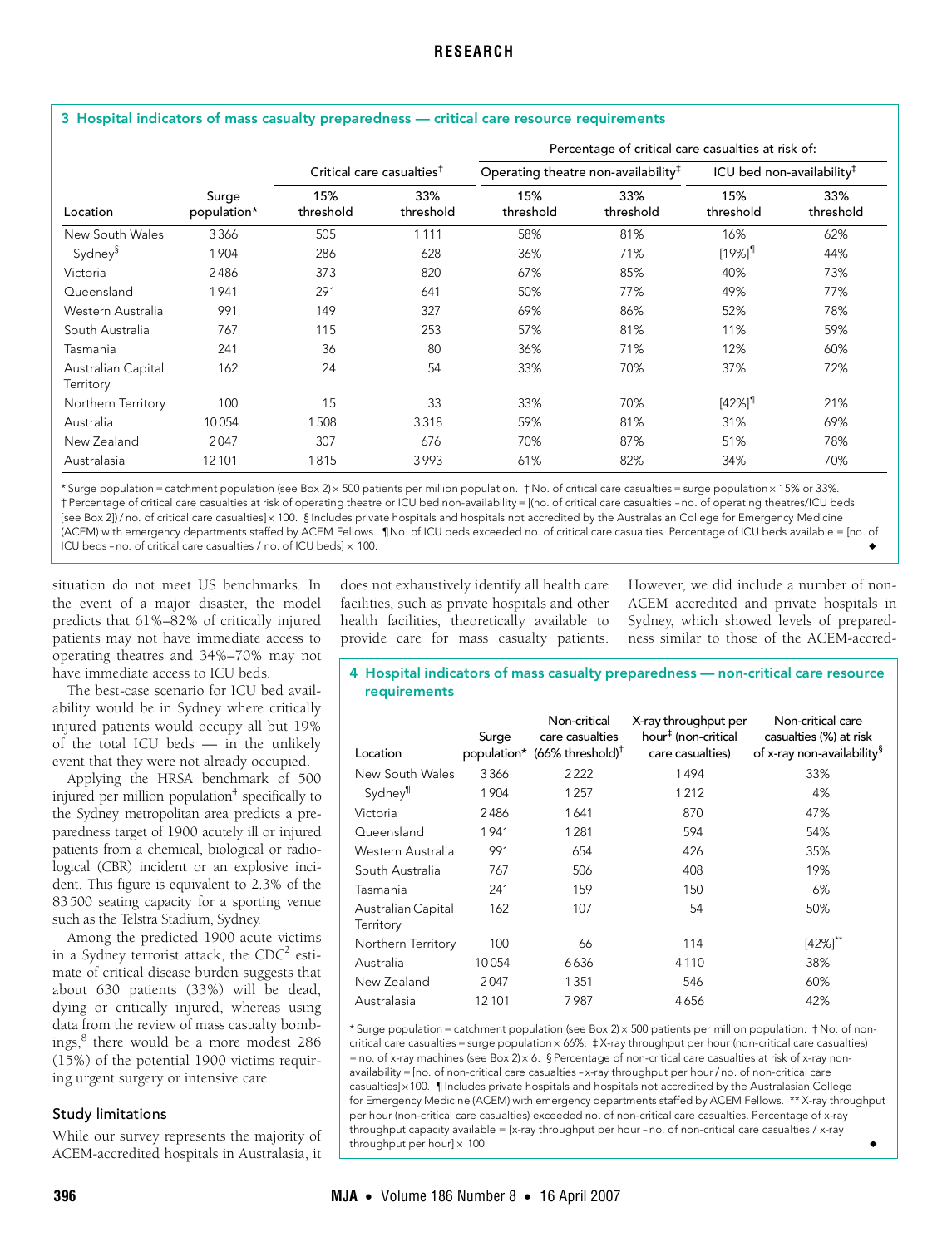## **RESEARCH**

## <span id="page-3-0"></span>5 Strategies for increasing hospital surge capacity\*

- Discharge patients early
- Establish a discharge holding area
- Convert outpatient procedure beds into inpatient beds
- Use hallways and create alternative treatment areas
- Develop partnerships with other local hospitals to create treatment capacity
- Use non-heath care facilities (eg, schools)
- Use automated surveillance and tracking systems
- Link information from physicians, clinics, and hospitals to the public health system and first responders
- Implement communication systems to allow rapid dissemination of information to key players

\* Source: adapted from the Agency for Healthcare Research and Quality.<sup>[3](#page-4-2)</sup>

ited departments in states other than New South Wales. Moreover, the extent to which these private and non-ACEM accredited hospitals would be willing and staffed to render trauma care was not explicitly surveyed and remains speculative. The mere presence of physical assets does not equate with adequate trauma care, as care of these complex patients is an interdisciplinary specialty and requires experience and training. However, even when data from metropolitan Sydney private and non-ACEM accredited hospitals are pooled with ACEMaccredited hospitals, there are marked deficiencies in physical resources needed for mass casualty care.

The numbers of operating theatres and x-ray machines were easily counted, but the number of available ICU beds and ventilators may be open to interpretation. We believe responders' counts may include interpretative error, yet we have no evidence to suggest consistent over- or underreporting bias. We estimated, as a result of the survey, that Australia and NZ have 1193 ICU beds. However, an inquiry to the database for the 2004–05 financial year of the Australian and New Zealand Intensive Care Society Research Centre for Critical Care Resources revealed a total of 1227 ventilator beds in the public and private sectors for Australia and NZ (unpublished data).

The hospital non-responder rate for the survey was 20% for NZ and 5% for Australia, but, based on the magnitude of the

resource gaps uncovered by benchmark comparisons, it would be unlikely that resource contributions from non-responders would eliminate such gaps.

## How do our findings compare with current data?

Assessment of disaster management principles by emergency medicine and other specialty societies dates from 1995.[10](#page-4-10) Difficulties in undertaking such assessments have led to international calls for continued development of standardised tools.<sup>11</sup> By the early 1990s, international disasters prompted the World Health Organization and other similar technical bodies to promulgate best-practice disaster management guidelines for hospitals.[12](#page-4-12)[-15](#page-4-13) In Australasia, a strategic plan for disaster medicine was published in 2003, with recommendations to develop standards on supply, equipment and nomenclature relating to disasters.<sup>[16](#page-4-14)</sup> Concerns relating to both preparedness for, and management of, terrorism in Australasia are now appearing in the medical literature,  $17-19$  $17-19$  with trauma centre specialists<sup>19</sup> and health bureaucrats<sup>20</sup> expressing different views on mass casualty preparedness.

The recent occurrence of significant mass casualty events (in Bali, London, and Madrid) has focused attention on Australasian preparedness for such events. This has prompted local professional bodies to express public concern about our lack of disaster preparedness. The Royal Australasian College of Surgeons Trauma Committee has stated that:

Successful medical responses to terrorist activities are critically dependent on well established Integrated Trauma Systems which do not currently exist in Australia at a quality level . . .

If there are massive casualties, our hospitals would be easily overwhelmed and swamped.<sup>[21](#page-4-18)</sup>

Descriptions of the medical response to the first Bali bombing<sup>22</sup> revealed that 66 critically injured patients arriving over 21 hours represented a tremendous challenge for the entire Australian health care system. Subsequently, the Department of Parliamentary Services reported:

Without wishing to detract from the admirable effort by the Australian Defence Force (ADF) and various medical authorities across Australia in successfully evacuating and treating surviving victims of the Bali bombing . . . all respondents who commented on

the issue agreed that the Bali bombing was not a significant or real test of Australia's ability to deal with a mass casualty incident . . . <sup>[23](#page-4-20)</sup>

# Implications for policy and practice

We have shown that there is a relative lack of appropriate physical resources in Australasian hospitals when compared with US benchmarks and there is a need for greater resource allocation.

Factors such as inpatient access block, overburdened operating theatres and ICUs, as well as medical and nursing shortages, are well known limitations for the Australasian hospital system. In a system which is already operating at close to full capacity, these factors would further limit the ability to mount a significant surge capacity for a sudden influx of large numbers of critically injured patients. We believe that the cumulative effect of all the present limitations of the hospital system would magnify existing resource gaps.

Strategies have been developed to address health facility surge capacity in acute disas-ter management [\(Box 5](#page-3-0)).<sup>24</sup> Surge capacity is a multidimensional concept that can be divided into a number of performance indicators. These include the ability to receive, stabilise, provide definitive surgery, and transfer patients for ongoing care. In Australia, there has been some progress made by the National Burn Response Plan Working Party, which has developed the AUSBURN-PLAN.<sup>25</sup> This group has stated that, in a terrorist event, there would be 10%–15% of the total surviving casualties with severe burn injuries, in addition to the other injuries associated with explosions and other acts of terrorism. They also predicted that more than 20 severe burn patients and/or more than 100 severe trauma patients would overwhelm the capacity of any one state or territory and would require transfer interstate for further treatment. Each state is expected to "... maintain a register of burn assets, including ventilators, available beds and staff resources". However, there is no onus on the states or territories to provide the extra capability.

Various government bodies have attempted to test the health system response capability at both a state and national level in Australia.[20](#page-4-17) The exercise "Supreme Truth" was held at the Royal Adelaide Hospital in 2003 and evaluated a major public hospital response to a mass casualty incident involving a CBR incident. Although the outcomes from this exercise were considered to be